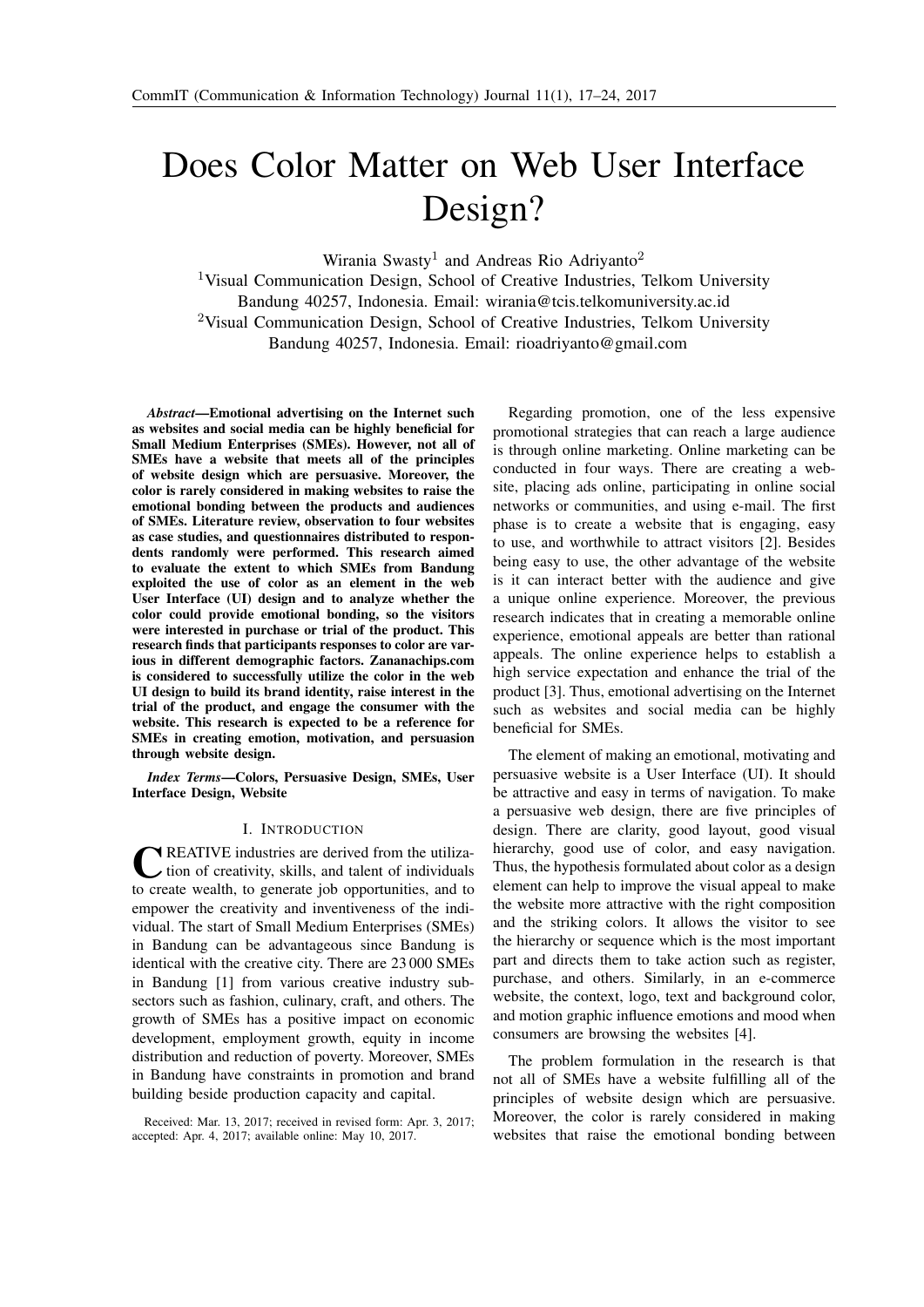Cite this article as: W. Swasty and A. R. Adriyanto, "Does Color Matter on Web User Interface Design?", CommIT (Communication & Information Technology) Journal 11(1), [17](#page-0-0)[–24,](#page-6-0) 2017.

the SMEs products and audiences. Furthermore, some previous researches support the idea that the colors used in websites are an essential factor of the perception of aesthetic appeal. Therefore, this research aims to evaluate the extent to which SMEs from Bandung exploit the use of color as an element in the web User Interface (UI) design and to analyze if the color can provide emotional bonding, so the visitors are interested in purchasing or trying the product. In addition, this research is expected to be a reference for SMEs in creating emotional, motivating and persuasive website design.

# II. LITERATURE REVIEWS

# *A. User Interface (UI)*

There are five principles to make persuasive web design, namely clarity, good layout, good visual hierarchy, good use of color, and easy navigation. Meanwhile, the design principle and element that influence harmony sequentially are balance and color. When a website uses the harmonious color combination, it engages the visitors and generates a balance of visual experience. Otherwise, when the website design is not harmonious, it becomes chaotic and boring [\[5\]](#page-6-5). Theoretically, the Internet allows the website to be personalized for the individual consumers [\[6\]](#page-6-6).

The color theory with web UI design consists of contrast, complementary, and vibrancy which each color evokes specific moods [\[7\]](#page-6-7). For example, red color creates alert, and the green color brings peace. In addition to the appearance of color emotion, color coding guidelines can also be used in the web UI design like red button to attract attention and make user alert on the web. Moreover, color theory in web design is more than just a visual accompaniment. Colors can have effects on business [\[7\]](#page-6-7). For instance, some businesses even become associated with colors such as IBM (blue), Ferrari (red), or Starbucks (green). Then, the chosen characters, symbols, and other design elements such as colors must be communicated through advertising that suggests the personality of the brand or organization [2]. Table [I](#page-1-0) shows that color emotion in web UI design and its meaning.

#### *B. Color on Web UI Design*

The previous research has observed 100 homepages of actual websites. This would suggest that the colors used on a website might be one of the key factors of the visual appeal. Moreover, the subjective reactions to those colors might be created in 50 milliseconds [\[8\]](#page-6-8). It has found a substantial correlation between aesthetic ratings of websites that are diverse color combinations in text-background and ratings of intention to

| TABLE I                         |  |  |  |  |  |  |
|---------------------------------|--|--|--|--|--|--|
| COLOR EMOTION ON WEB UI DESIGN. |  |  |  |  |  |  |

<span id="page-1-0"></span>

|        | Color Promotes                                      |
|--------|-----------------------------------------------------|
| Red    | Importance, power, youth                            |
|        | Orange Uniqueness, friendliness, arise energy and a |
|        | sensation of movement                               |
|        | Yellow Happiness, enthusiasm, antiquity (darker     |
|        | shades)                                             |
| Green  | Growth, stability, financial themes, and envi-      |
|        | ronmental themes                                    |
| Blue   | Safety, calm, openness (lighter shades),            |
|        | strength and reliability (darker shades)            |
| Purple | Luxury, romance (lighter shades), mystery           |
|        | (darker shades)                                     |
| Black  | Power, edginess, sophisticated and timeless         |
| White  | Simplicity, cleanliness, virtue,                    |
| Gray   | Formality, neutrality, melancholy                   |
| Ivory  | Elegance, simplicity, comfort                       |
| Beige  | Traits of surrounding colors, humility, a sec-      |
|        | ondary or background color                          |

purchase [\[8\]](#page-6-8). However, the response and preference of color are affected by both personal and environmental factors [\[9\]](#page-7-0). Thus, the cause of a person in responding to colors is determined by psychological, physiological and cultural responses. For example, colors are sometimes interpreted differently for different nations.

Although there are many factors that affect how consumers purchase a product, it is determined that visual factor especially color as the strongest and most persuasive factor. Some previous researches have found that color is more persuasive than black or white. In printing advertisement and direct mail, color gains attention and response [\[10\]](#page-7-1). In this e-commerce case, when consumers are not motivated enough to purchase, colors as one of the web UI elements can help to persuade and accelerate decision making. In addition, persuasive web design is obtained through the users' first impression [\[11\]](#page-7-2). It has been developed to influence the users' behaviors or attitudes [\[12\]](#page-7-3).

## III. RESEARCH METHOD

# *A. Data Collection*

The research was conducted in Bandung in September to November 2016. After conducting the literature review on theories, academic journals, and related articles to the color and website design using an online database, the observation is performed to four websites as the case studies such as kandurastudio.com, sneaklinid.com, zananachips.com, and nabatafashion.com. To determine whether the SMEs' website can make the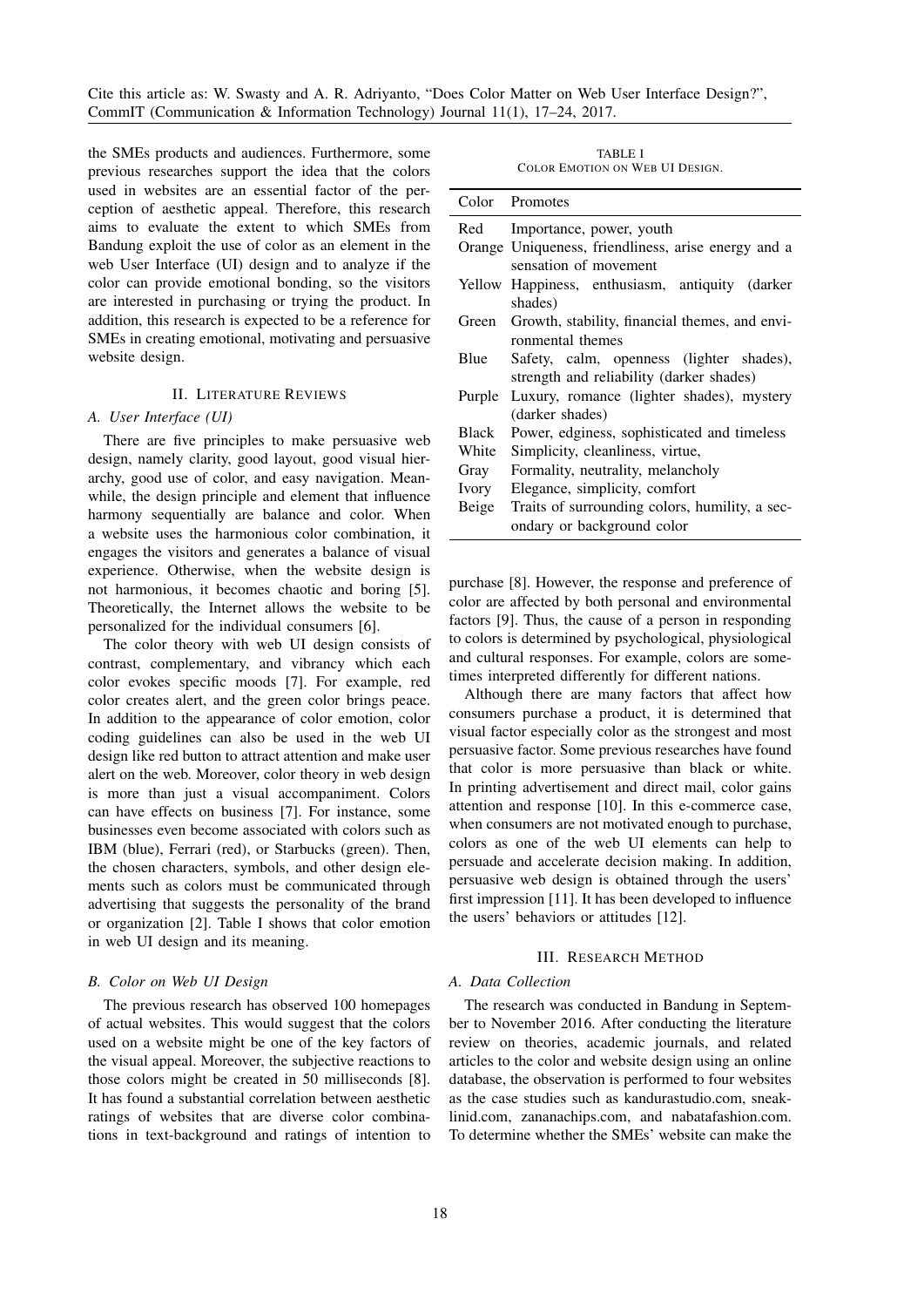<span id="page-2-0"></span>

| Demography        | Frequency (in percent) |
|-------------------|------------------------|
| Male              | 62                     |
| Female            | 38                     |
| $16 - 25$ y.o.    | 85                     |
| 26-35 y.o.        | 8                      |
| $36-45$ y.o.      | 4                      |
| $>46$ y.o.        | 3                      |
| Undergraduate     | 87                     |
| Graduated         | 12                     |
| Postgraduate      | 1                      |
| SES A             | 11                     |
| <b>SES B</b>      | 52                     |
| SES C             | 35                     |
| Abstain about SES | 2                      |

TABLE II THE RESPONDENTS' DATA.

audiences interested in the products offered (emotional advertising) or not, the questionnaires are distributed to respondents randomly to people in Bandung and the surrounding areas. In addition, the questionnaires were conducted to determine public opinion about SMEs website design.

#### *B. Participants*

Out of 100 respondents, 62% are male, and the rest 38% are female. Their age is ranging from 16 to 25 years old (85%), 26 to 35 years old (8%), 36 to 45 years old  $(4\%)$ , and above 46 years old  $(3\%)$ . Moreover, the educational background of respondents also varies. There are undergraduate (87%), graduated  $(12\%)$ , and postgraduate  $(1\%)$ . Then, the expenditure per month is asked to determine the respondents' perception whether there is an agreement between the respondents and the target audience of SMEs. Similarly, the spending is also observed. The Social Economic Status (SES) with spending over Rp3 million per month is 11% of respondents, SES B with spending of Rp1–3 million per month is 52%, and SES C with spending below Rp1 million per month is 35%. Table [II](#page-2-0) illustrates the respondents' data.

# *C. Procedure*

For the procedure, respondents observe a website approximately in one minute and answer the questions addressed on the website. After that, the respondents are shown other websites and answer the same questions. There are four websites selected as case studies which are the official website of the SMEs from Bandung. SMEs used as case studies are selected randomly from various industries like craft, service, food, and



<span id="page-2-1"></span>Fig. 1. The most important factors in the web design.

fashion. The criterions are already operating for 3 to 6 years and in the growth phase.

Once the data are collected, the analysis is conducted by qualitative and quantitative approaches. From the observations, a thorough analysis is made on all the websites of the case studies. Then, the analysis is carried out by assessing the five principles of a persuasive website. After that, the questionnaire results are analyzed using a cross-tabulation and Chi-Square test.

# IV. RESULTS AND DISCUSSION

The analysis starts with the analysis of the four websites based on five principles on how to make the persuasive web design. It is shown in Table [III.](#page-3-0)

According to distributed questionnaire to 100 participants, it reveals that the most important factor in designing website is easy to find (clarity) about what they need rather than beautiful appearance as shown in Fig. [1.](#page-2-1) However, a beautiful appearance like interesting illustration, good use of color and good layout cannot be neglected. As mentioned before, a website using harmonious color combination will engage the visitors and generate a balance in the visual experience [\[6\]](#page-6-6). Thus, the first impression is very important in website design because it determines whether the visitors still continue accessing the website or not.

Participants have completed the first impression evaluation consisting of a 6-item interest survey adapted from [\[13\]](#page-7-4). Low scores indicate that the results lead to the good points. Table [IV](#page-3-1) shows that zananachips.com has a good evaluation in every item including interesting and well-designed web, good use of color, good layout and easiness to navigate. Otherwise, nabatafashion.com has a poor evaluation in every item including complex, boring, and poorly designed web, bad use of color, and bad layout. Moreover, participants evaluate that sneaklinid.com has a simple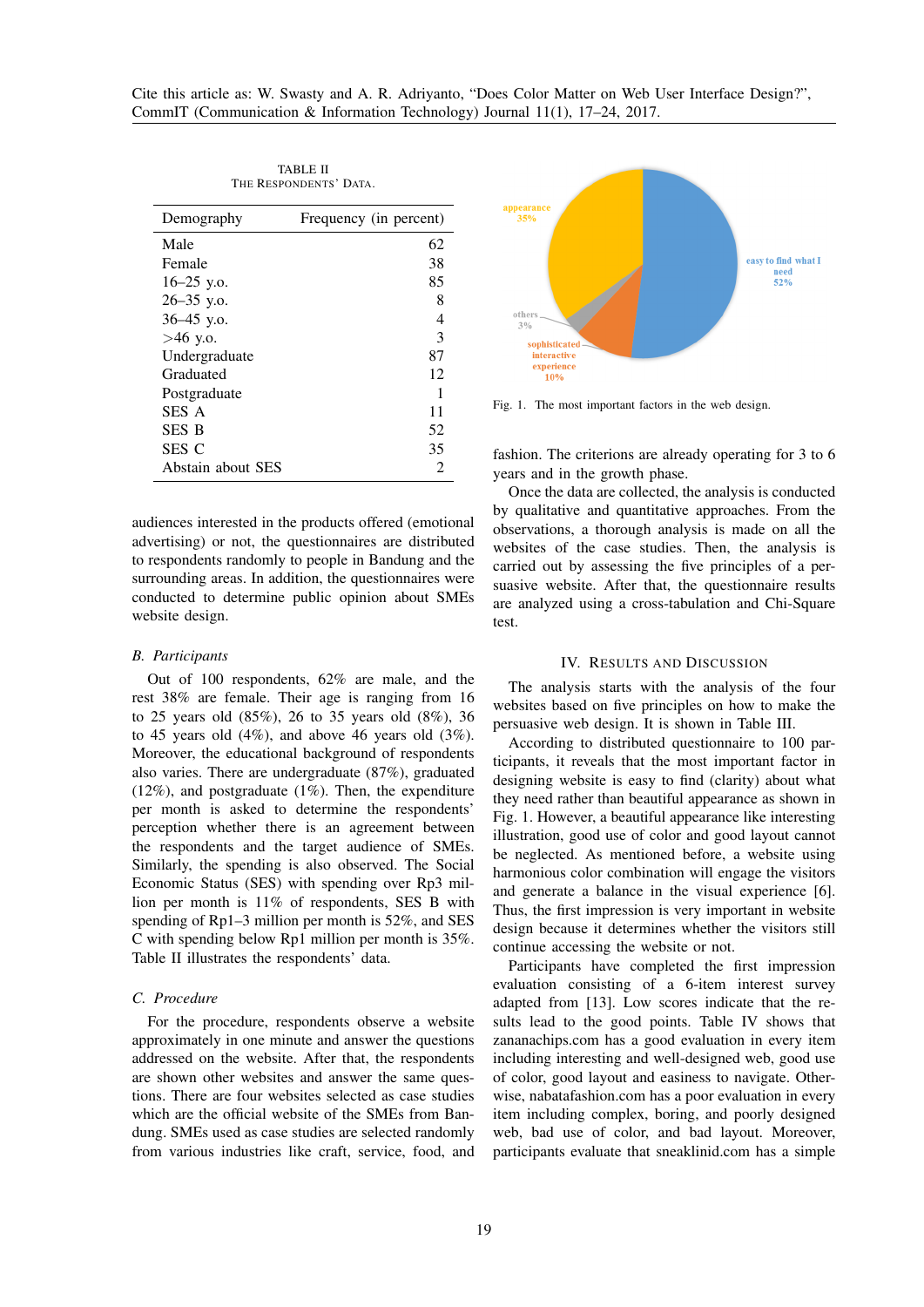<span id="page-3-0"></span>

|            | kandurastudio.com (K)                                                                                                                                                                                                                                                                                                                                                                 | sneaklinid.com $(S)$                                                                                                                                                                                                                                                                                   | zananachips.com $(Z)$                                                                                                 | nabatafashion.com (N)                                                                                                                                                                                        |
|------------|---------------------------------------------------------------------------------------------------------------------------------------------------------------------------------------------------------------------------------------------------------------------------------------------------------------------------------------------------------------------------------------|--------------------------------------------------------------------------------------------------------------------------------------------------------------------------------------------------------------------------------------------------------------------------------------------------------|-----------------------------------------------------------------------------------------------------------------------|--------------------------------------------------------------------------------------------------------------------------------------------------------------------------------------------------------------|
| Clarity    | KANDURA<br><b>STUDIO</b><br>In the first time,<br>the<br>UX is less clear and<br>does not directly explain<br>about this website (39%<br>agree). The menu but-<br>ton on the homepage<br>is less clear. However,<br>after getting into the<br>menu, clarity begins to<br>appear because the web-<br>site provides the latest<br>news, projects & activi-<br>ties, contact and product | It is clear homepage by<br>using the tagline text to<br>communicate. It shows<br>the type of service be-<br>ing offered, but it is<br>less comprehensive be-<br>cause it does not display<br>the price and other de-<br>tails about the services.<br>The menu button seems<br>obvious with the layout. | HAT IS TANANA<br>The intent and purpose<br>of the website are clear<br>and provide information<br>about its products. | <b>Juana</b><br>The homepage is clear<br>by using tagline text and<br>product images. There is<br>important information on<br>the menu such as a cat-<br>alog of fashion product<br>and contact information. |
| Layout     | catalog.<br>The simple layout con-<br>tains a bit of picture<br>and information on each<br>page.                                                                                                                                                                                                                                                                                      | UI design is in accor-<br>dance with the target au-<br>dience (teenagers), but<br>it is monotonous be-<br>cause of monochrome<br>and greyscale photos.                                                                                                                                                 | It uses yellow color as<br>brand identity and has<br>simple layout.                                                   | It has the complex and<br>busy layout. The rigid<br>and monotonous colors,<br>layout and typeface, are<br>less attractive.                                                                                   |
| Hierarhy   | The illustration is the<br>strongest element that<br>draws attention to the<br>website. There is no hi-<br>erarchy and similar size<br>on the design elements.                                                                                                                                                                                                                        | It is arranged in the or-<br>der of logo, tagline text,<br>background image then<br>menu.                                                                                                                                                                                                              | It consists of illustration,<br>logo, and menu. The hi-<br>erarchy comes from the<br>size.                            | It has a logo, image,<br>and menu. The hierarchy<br>comes from the size and<br>color.                                                                                                                        |
| Emphasize  | Animated gif images are<br>alternated each time visit<br>or the website reloading.                                                                                                                                                                                                                                                                                                    | It is lack of stands out<br>images.                                                                                                                                                                                                                                                                    | It uses color and photo.                                                                                              | It has complete informa-<br>tion about products.                                                                                                                                                             |
| Navigation | It is unclearly defined re-<br>garding the most wanted<br>action for the homepage.                                                                                                                                                                                                                                                                                                    | The sequence in web de-<br>sign is pretty neat with<br>the scroll up and down<br>design.                                                                                                                                                                                                               | Each tab has a function<br>menu page that is differ-<br>ent and focused.                                              | It has more than one pri-<br>mary call to action.                                                                                                                                                            |

TABLE III THE RESULTS OF THE DESIGN AUDIT OF THE FOUR WEBSITES ON THE STUDY.

<span id="page-3-1"></span>TABLE IV THE RESULTS OF THE FIRST IMPRESSION EVALUATION.

|   | Simple/<br>Complex | Interesting/<br><b>Boring</b> | Well/Poorly<br>Designed |
|---|--------------------|-------------------------------|-------------------------|
| K | 4.49               | 4.66                          | 4.73                    |
| S | 3.46               | 4.50                          | 4.40                    |
| Z | 3.75               | 3.08                          | 3.39                    |
| N | 5.31               | 5.69                          | 5.20                    |

website due to its one-page website design. Meanwhile, kandurastudio.com is seen as hard to navigate because of the unusual user experience and non-contrast color of the menu bar.

Furthermore, the results are divided into demographics and the first impression of four websites as shown in the Tables [V](#page-4-0)[–VIII.](#page-5-0) Based on the result of crosstab test carried out between gender to the first impression survey in kandurastudio.com as shown in Table [V,](#page-4-0) it reveals that out of 61 male respondents with the majority respondents about 41 people or 67.2%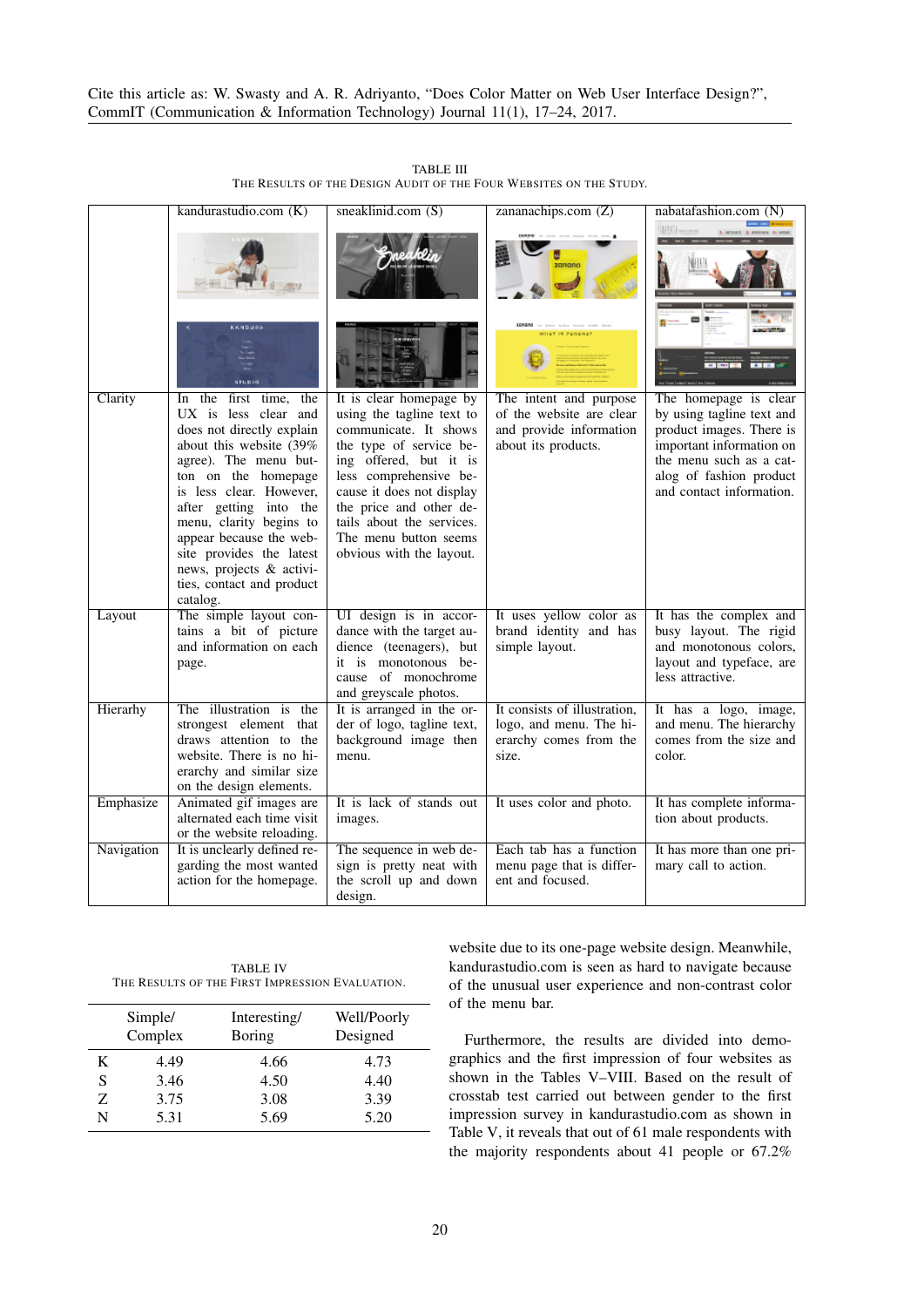|   |                | <b>Illustration</b><br>Count $(\%)$ | Color<br>Count $(\%)$ | Pearson<br>Chi-square |
|---|----------------|-------------------------------------|-----------------------|-----------------------|
| K | Male<br>Female | 41 (67.2)<br>21(55.3)               | 2(3.3)<br>1(2.6)      | .056                  |
| S | Male<br>Female | 24 (39.3)<br>17 (44.7)              | 3(4.9)<br>1(2.6)      | .575                  |
| Z | Male<br>Female | 38 (62.3)<br>16(42.1)               | 8(13.1)<br>10 (26.3)  | .159                  |
| N | Male<br>Female | 50 (82.0)<br>24 (63.2)              | 1(1.6)<br>1(2.6)      | .000                  |

<span id="page-4-0"></span>TABLE V THE RESULTS OF THE CROSS-TABULATION BETWEEN GENDER AND THE PART OF THE FIRST IMPRESSION.

state that illustrations including photography, pictures and animations are the part of the first impression. Meanwhile, only 2 people or 3.3% of male respondents state that the color is the part of the first impression in kandurastudio.com. Similarly, this also happens in female respondents. Out of 38 female respondents, around 21 people or 55.3% agree that illustrations including photography, pictures, and animations are the part of the first impression. However, only 1 respondent or 2.6% says that the colors are the part of the first impression in kandurastudio.com.

As in sneaklinid.com, the majority of male respondents (24 people or 39.3%) sees illustrations including photography, pictures, and animations as the part of the first impression. Only 3 people or 4.9% of male respondents agree that the colors are the part of the first impression. The same situation also occurs in female respondents. The majority of female respondents about 17 people or 44.7% state that illustrations consisting of pictures or animations are the part of the first impression, and only about 1 or 2.6% of respondents see the colors as the part of the first impression in sneaklinid.com. The results of crosstab test of two other websites are presented in Table [V.](#page-4-0)

Based on the result of Chi-Square test carried out between gender against the part of the first impression in Table [V,](#page-4-0) it finds out that kandurastudio.com has the probability value above  $0.05\%$   $(0.056 > 0.05)$ . It means that gender does not have a significant relationship if the research has an error rate of 5%. Meanwhile, if the research has an error rate of 10%, the Chi-Square test between gender and the part of the first impression shows that there is a significant relationship  $(0.056 \le 0.1)$ . It means, in the error rate of 10%, the better illustrations including photography, pictures, and animations on the website increasingly attract the attention of the respondents.

<span id="page-4-1"></span>TABLE VI THE RESULTS OF THE CROSS-TABULATION BETWEEN AGE AND THE PART OF THE FIRST IMPRESSION.

|   | Age       | <b>Illustration</b><br>Count $(\%)$ | Color<br>Count $(\%)$ | Pearson<br>Chi-square |
|---|-----------|-------------------------------------|-----------------------|-----------------------|
| K | $16 - 25$ | 52 (61.9)                           | 2(2.4)                | .353                  |
|   | $26 - 35$ | 5(62.5)                             | 0(0.0)                |                       |
|   | $36 - 45$ | 4(100.0)                            | 0(0.0)                |                       |
|   | 46 <      | 1(33.3)                             | 1(33.3)               |                       |
| S | $16 - 25$ | 34 (40.5)                           | 2(2.4)                | .362                  |
|   | $26 - 35$ | 33(7.5)                             | 2(25.0)               |                       |
|   | $36 - 45$ | 25(0.0)                             | 0(0.0)                |                       |
|   | 46 <      | 1(33.3)                             | 0(0.0)                |                       |
| Z | $16 - 25$ | 46 (54.8)                           | 15 (17.9)             | .985                  |
|   | $26 - 35$ | 4(50.0)                             | 1(12.5)               |                       |
|   | $36 - 45$ | 3(75.0)                             | 1(25.0)               |                       |
|   | 46 <      | 1(33.3)                             | 1(33.3)               |                       |
| N | $16 - 25$ | 63 (75.0)                           | 3(3.6)                | .993                  |
|   | $26 - 35$ | 5(62.5)                             | 0(0.0)                |                       |
|   | $36 - 45$ | 3(75.0)                             | 0(0.0)                |                       |
|   | 46 <      | 2(66.7)                             | 0(0.0)                |                       |

Similarly, in sneaklinid.com and zananachips.com, gender does not have a significant relationship if the error rate is 5%. In addition, if the error rate is 10%, gender cannot determine the trend assessment on the part of the first impression. However, in nabatafashion.com, gender has a significant relationship to the assessment on the part of the first impression. It implies that the gender tendency can determine the first impression parts of the website.

Moreover, based on the result of Chi-Square test conducted for age and the part of the first impression in Table [VI,](#page-4-1) it is revealed that all websites as case studies have the probability value above 0.05%. It means that age does not have a significant relationship when the error rate is 5%. In addition, if the error rate is 10%, age cannot determine the trend assessment on the part of the first impression.

Next, it is the result of Chi-Square test between educational background and the first impression part as shown in Table [VII.](#page-5-1) It shows that kandurastudio.com and sneaklinid.com have the probability value above 0.05%. It means that educational background does not have a significant relationship in error rate of 5%. In addition, in error rate of 10%, the educational background cannot determine the trend assessment on the part of the first impression of those websites. However, in zananachips.com and nabatafashion.com, the educational background has a significant relationship to the assessment on the part of the first impression.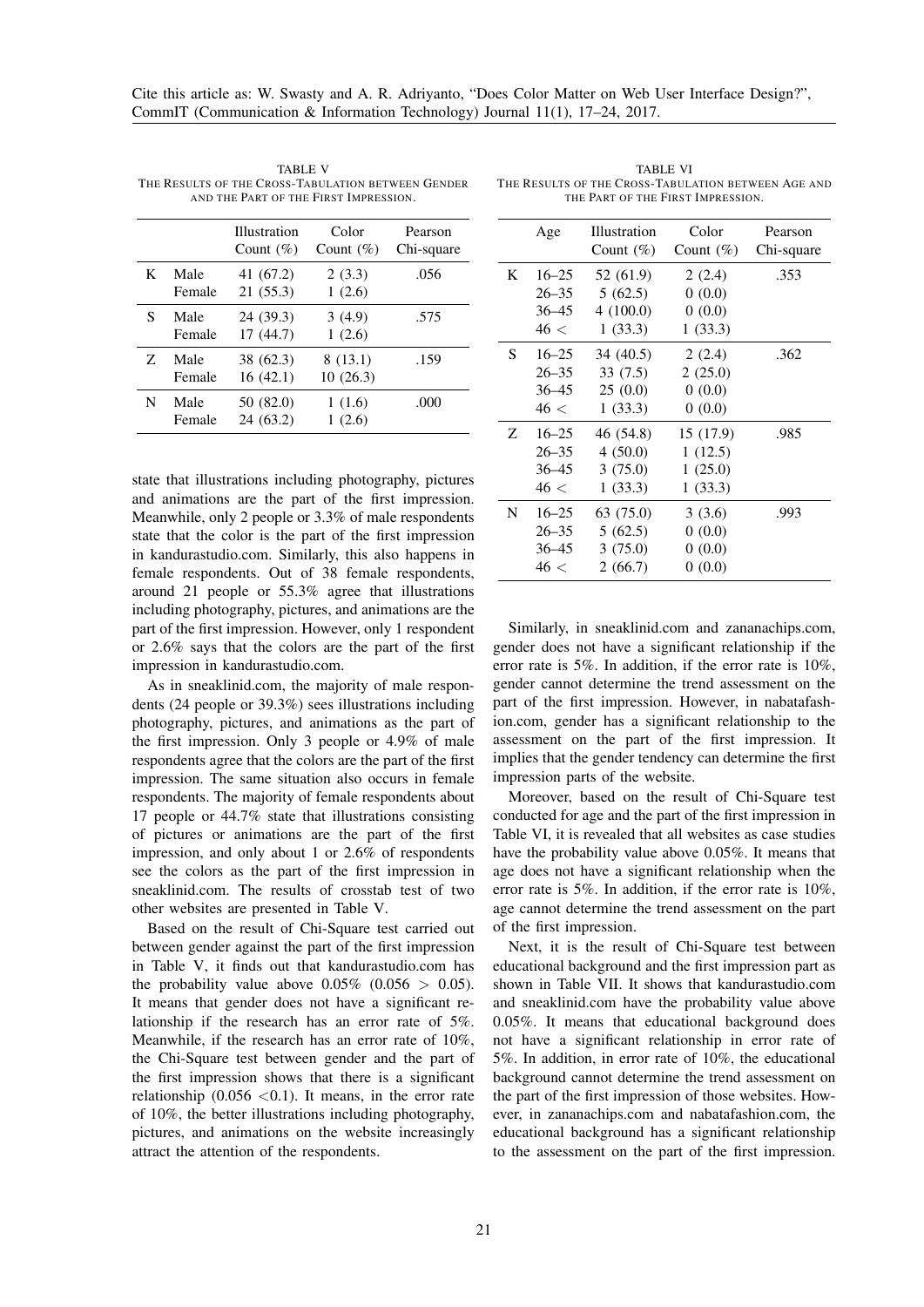<span id="page-5-1"></span>TABLE VII THE RESULTS OF THE CROSS-TABULATION OF THE EDUCATION BACKGROUND AND THE PART OF THE FIRST IMPRESSION.

|   | Education                                  | Illustration<br>Count $(\%)$      | Color<br>Count $(\%)$          | Pearson<br>Chi-square |
|---|--------------------------------------------|-----------------------------------|--------------------------------|-----------------------|
| K | Undergraduate<br>Graduated<br>Postgraduate | 51 (59.3)<br>10(83.3)<br>1(100.0) | 3(3.5)<br>0(0.0)<br>0(0.0)     | .627                  |
| S | Undergraduate<br>Graduated<br>Postgraduate | 36 (41.9)<br>5(41.7)<br>0(0.0)    | 3(3.5)<br>1(8.3)<br>0(0.0)     | .196                  |
| Z | Undergraduate<br>Graduated<br>Postgraduate | 47 (54.7)<br>7(58.3)<br>1(100.0)  | 15 (17.4)<br>3(25.0)<br>0(0.0) | .000                  |
| N | Undergraduate<br>Graduated<br>Postgraduate | 65 (75.6)<br>8(66.7)<br>1(100.0)  | 3(3.5)<br>0(0.0)<br>0(0.0)     | .000                  |

<span id="page-5-0"></span>TABLE VIII THE RESULTS OF THE CROSS-TABULATION OF THE SOCIO-ECONOMIC STATUS (SES) AND THE PART OF THE FIRST IMPRESSION.

|   | <b>SES</b>            | Illustration<br>Count $(\%)$ | Color<br>Count $(\%)$ | Pearson<br>Chi-square |
|---|-----------------------|------------------------------|-----------------------|-----------------------|
| K | SES A<br><b>SES B</b> | 17(48.6)<br>35(67.3)         | 1(2.9)<br>2(3.8)      | .363                  |
|   | SES C                 | 9(81.8)                      | 0(0.0)                |                       |
| S | SES A                 | 13(37.1)                     | 0(0.0)                | .176                  |
|   | <b>SES B</b>          | 22(42.3)                     | 3(5.8)                |                       |
|   | SES C                 | 4(36.4)                      | 1(9.1)                |                       |
| Z | SES A                 | 17(48.6)                     | 5(14.3)               | .720                  |
|   | <b>SES B</b>          | 31 (59.6)                    | 9(17.3)               |                       |
|   | SES C                 | 6(54.5)                      | 3(27.3)               |                       |
| N | SES A                 | 25 (71.4)                    | 3(8.6)                | .538                  |
|   | <b>SES B</b>          | 40 (76.9)                    | 0(0.0)                |                       |
|   | SES C                 | 8 (72.7)                     | 0(0.0)                |                       |

It means that the tendency of educational background can determine the parts of the first impression.

Table [VIII](#page-5-0) shows the result of Chi-Square test carried out between Socioeconomic Status (SES) and the part of the first impression. It shows that all websites used as case studies have the probability value above 0.05%. It implies that SES has no significant relationship if the error rate is 5%. In addition, if the error rate is 10%, SES cannot determine the trend assessment on the part of the first impression part of those websites.

Moreover, most of the websites investigated have used color as an element in the web User Interface (UI) design to reflect their brand identities in Table [IX.](#page-5-2)

TABLE IX THE USE OF COLOR AS A BRAND IDENTITY.

<span id="page-5-2"></span>

|         | K   | S   | Z.       | N   |
|---------|-----|-----|----------|-----|
| Yes     | 63  | 71  | 89       | 49  |
| No      | 34  | 27  | 11       | 49  |
| Abstain | 3   | 2   | $^{(1)}$ | 7   |
| Total   | 100 | 100 | 100      | 100 |

It is supported by the results of a survey in which majority of the participants agree that the colors in web UI design have reflected the visual identity of each brand. However, nabatafashion.com has not seen the use of color as a visual identity. Only 49% which are less than half participants who agree that color in web design reflects the visual identity of its brand.

Finally, this research analyzes whether the color can provide emotional bonding, so the audience is interested in purchasing or trying the product. Based on the result of Chi-Square test conducted between the favored color and interest in purchasing in Table [X,](#page-6-9) kandurastudio.com has the probability value of less than  $0.05\%$  or  $0.002 < 0.05$ . It means that the most of the favored colors have a significant relationship if the error rate is 5%. Moreover, if the error rate is 10% or  $0.002 < 0.1$ , it shows the favored color can give a stimulus to consumers' interest in purchasing on this website.

However, the other three websites have the probability value above 0.05%. It means that the favored color has no significant relationship with interest to purchase if the research uses the error rate of 5%. In addition, if the error rate is 10%, the favored color cannot determine a trend assessment on the interest to purchase on those websites.

#### V. CONCLUSIONS

According to the crosstab test results between demography consisting of gender, age, educational background and Socioeconomic Status (SES), and the part of the first impression from Tables [V–](#page-4-0)[VIII,](#page-5-0) they reveal that all people who come from different circles state illustrations including photography, pictures, and animations as the part of the first impression in kandurastudio.com, sneaklinid.com, zananachips.com, and nabatafashion.com.

However, participants' responses to color vary on different demographic factors. Female participants agree that color as the first impression in zananachips.com. Whereas, people who are 46 years old above state that color as the first impression in kandurastudio.com and zananachips.com. Meanwhile,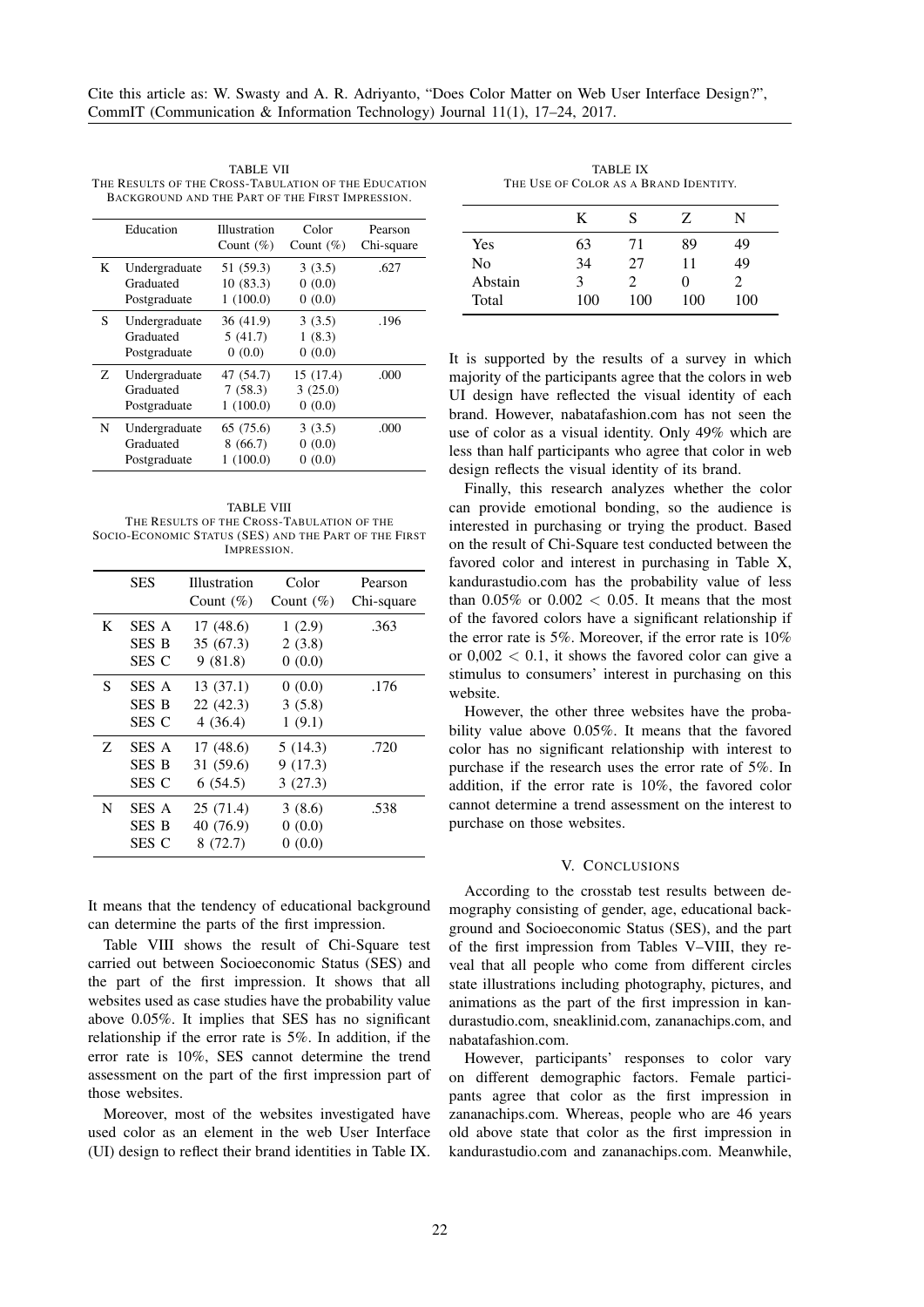<span id="page-6-9"></span>

|              |       | K              |            | S              |       | Z              |         | N     |
|--------------|-------|----------------|------------|----------------|-------|----------------|---------|-------|
|              | Yes   | N <sub>o</sub> | <b>Yes</b> | N <sub>0</sub> | Yes   | N <sub>o</sub> | Yes     | No    |
| Red          | 20.0  | 80.0           | 40.0       | 60.0           | 80.0  | 20.0           | 83.3    | 0.0   |
| Orange       | 0.0   | 100.0          | 100.0      | 0.0            | 100.0 | 0.0            | 23.1    | 76.9  |
| Yellow       | 0.0   | 100.0          | 100.0      | 0.0            | 100.0 | 0.0            | 31.6    | 68.4  |
| Green        | 83.3  | 16.7           | 83.3       | 16.7           | 83.3  | 16.7           | 14.3    | 57.1  |
| Blue         | 23.1  | 73.1           | 53.8       | 46.2           | 80.8  | 19.2           | 12.0    | 84.0  |
| Navy         | 16.7  | 66.7           | 50.0       | 50.0           | 50.0  | 33.3           | $0.0\,$ | 75.0  |
| Pink         | 85.7  | 14.3           | 57.1       | 42.9           | 85.7  | 14.3           | 33.3    | 66.7  |
| Purple       | 50.0  | 0.0            | 100.0      | 0.0            | 100.0 | 0.0            | 18.2    | 81.8  |
| <b>Black</b> | 69.2  | 30.8           | 65.4       | 34.6           | 88.5  | 11.5           | 28.6    | 71.4  |
| White        | 66.7  | 33.3           | 66.7       | 33.3           | 100.0 | 0.0            | 0.0     | 100.0 |
| Grey         | 100.0 | 0.0            | 100.0      | 0.0            | 100.0 | 0.0            | 0.0     | 100.0 |
| <b>Brown</b> | 33.3  | 66.7           | 33.3       | 66.7           | 100.0 | 0.0            | 28.6    | 57.1  |
| Tosca        | 100.0 | 0.0            | 33.3       | 66.7           | 100.0 | 0.0            | 0.0     | 100.0 |
| Others       | 16.7  | 83.3           | 66.7       | 33.3           | 66.7  | 33.3           | 0.0     | 100.0 |
| Chi-Square   |       | 0.002          |            | 0.672          |       | 0.304          |         | 0.119 |

TABLE X THE RESULTS OF THE CROSS-TABULATION BETWEEN THE FAVORED COLOR AND THE INTEREST-TO-PURCHASE.

graduated and SES C participants state that color as the first impression in zananachips.com.

Moreover, a successful persuasive web UI design is when a website succeeds in getting people to purchase the product offered on the website. In this case, zananachips.com is considered to successfully utilize the color in the web UI design to build its brand identity, raise interest to purchase and engage the consumer with its website. The thing that can be learned from four websites as case studies is that SMEs need to use a distinguish colors which are aligned with the brand identity in creating emotional, motivating, and persuasive website design.

Last, the limitation of the research is it is only conducted on four websites of SMEs originating from Bandung. There are not websites of global companies. In addition, this research only observes, reviews, and rates websites based on the theory of persuasive website. The authors have not done an in-depth experiment about color on the websites. Therefore, for further research, it is interesting to study the color experiments on UI websites by changing the color of the UI. It can prove whether there is a deeper connection between color, emotion and intention to buy in terms of psychological, physiological, and cultural responses to colors.

# <span id="page-6-0"></span>**REFERENCES**

<span id="page-6-1"></span>[1] T. M. Simatupang. (2015, December 1) Kemitraan industri besar dengan industri kecil menengah kreatif dan ritel modern. Kegiatan diskusi Pengembangan kemitraan industri besar dengan Industri Kecil Menengah (IKM) kreatif dan ritel modern kerjasama dinas perindustrian dan perdagangan provinsi Jawa Barat, Bank Indonesia (BI) Kota Bandung, dan Kamar Dagang dan Industri (KADIN) Jawa Barat, Bandung. [Online]. Available: <https://goo.gl/o3PwEP>

- <span id="page-6-2"></span>[2] P. Kotler and G. Armstrong, *Principles of marketing*, 14th ed. Boston: Pearson, 2012.
- <span id="page-6-3"></span>[3] M. Lwin and I. Phau, "Effective advertising appeals for websites of small boutique hotels, *Journal of Research in Interactive Marketing*, vol. 7, no. 1, pp. 18–32, 2013.
- <span id="page-6-4"></span>[4] Y. Ha and S. J. Lennon, "Effects of site design on consumer emotions: role of product involvement," *Journal of Research in Interactive Marketing*, vol. 4, no. 2, pp. 80–96, 2010.
- <span id="page-6-5"></span>[5] L. Brady and C. Phillips. (2003) Aesthetics and usability: A look at color and balance. Software Usability Research Laboratory, Wichita State University. Accessed in 18/09/2016. [Online]. Available: [http://usabilitynews.org/](http://usabilitynews.org/aesthetics-and-usability-a-look-at-color-and-balance/) [aesthetics-and-usability-a-look-at-color-and-balance/](http://usabilitynews.org/aesthetics-and-usability-a-look-at-color-and-balance/)
- <span id="page-6-6"></span>[6] B. A. Martin, M. J. Sherrard, and D. Wentzel, "The role of sensation seeking and need for cognition on web-site evaluations: a resourcematching perspective," *Psychology & Marketing*, vol. 22, no. 2, pp. 109–126, 2005.
- <span id="page-6-7"></span>[7] U. Inc. (2015) Web ui design for the human eye: Colors, space, contrast. [Online]. Available: [https://www.uxpin.com/studio/ebooks/](https://www.uxpin.com/studio/ebooks/ visual-web-ui-design-colors-space-contrast/) [visual-web-ui-design-colors-space-contrast/](https://www.uxpin.com/studio/ebooks/ visual-web-ui-design-colors-space-contrast/)
- <span id="page-6-8"></span>[8] K.-P. L. Vu and R. W. Proctor, *Handbook of*